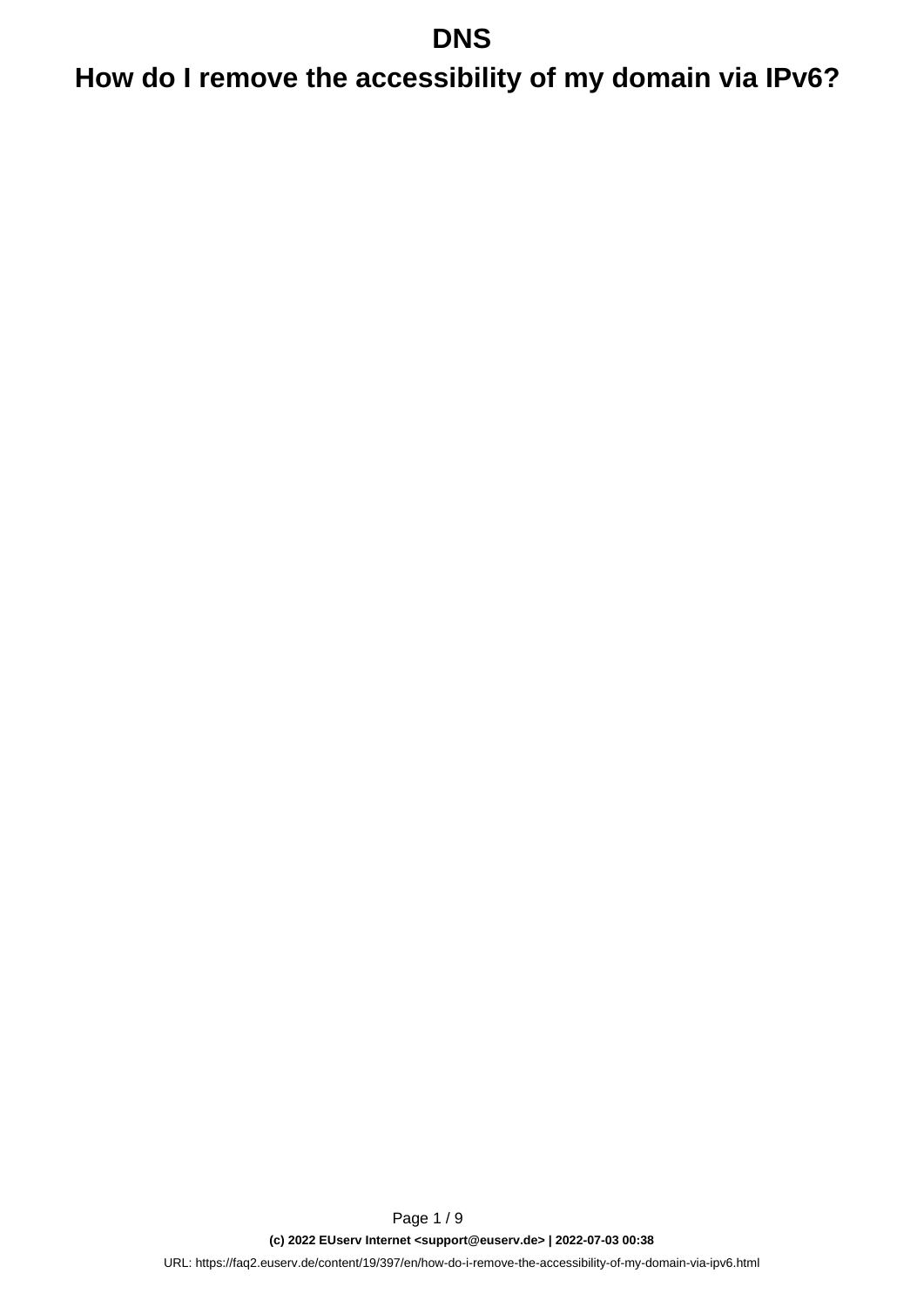Page 2 / 9 **(c) 2022 EUserv Internet <support@euserv.de> | 2022-07-03 00:38** [URL: https://faq2.euserv.de/content/19/397/en/how-do-i-remove-the-accessibility-of-my-domain-via-ipv6.html](https://faq2.euserv.de/content/19/397/en/how-do-i-remove-the-accessibility-of-my-domain-via-ipv6.html)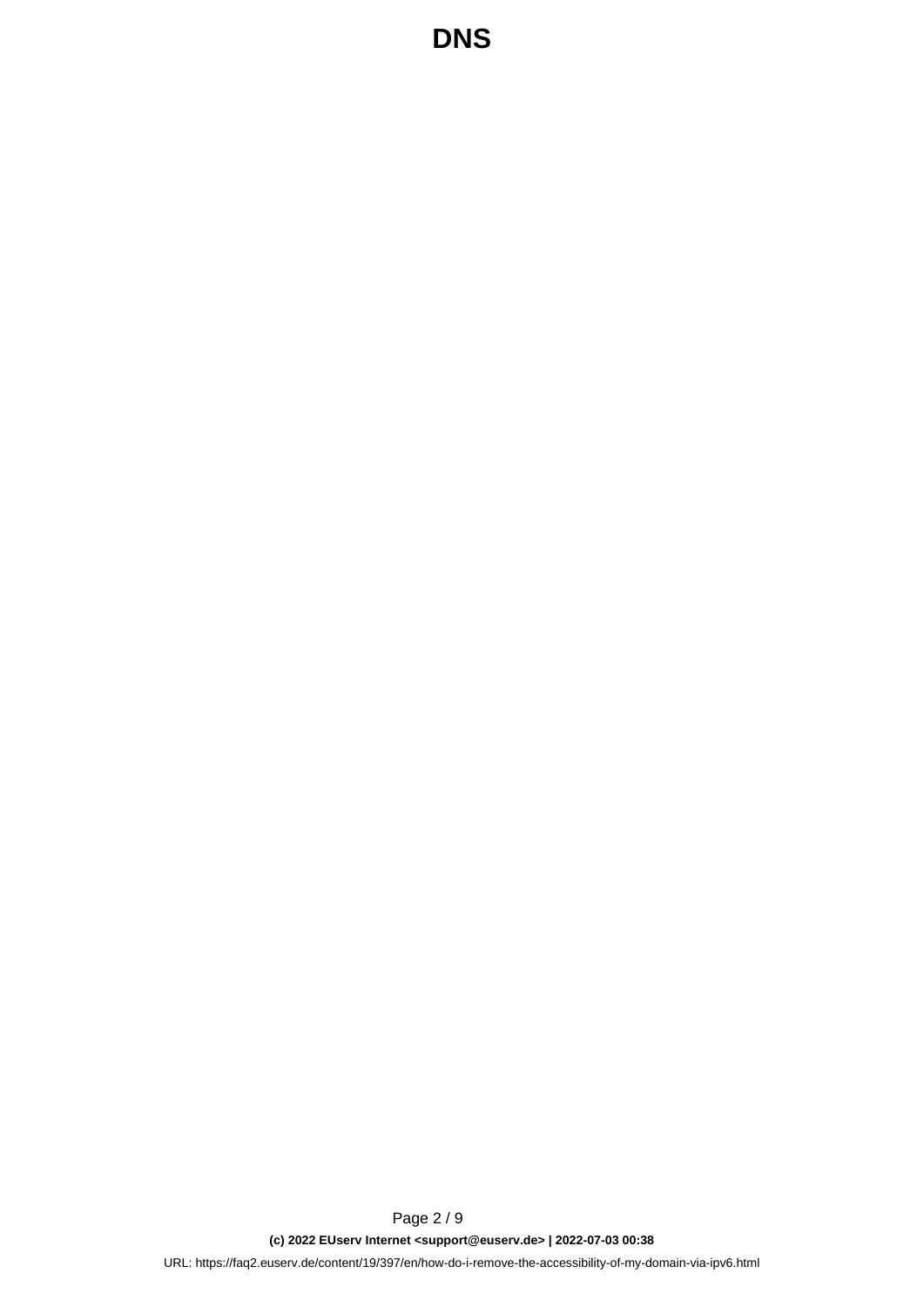If you do not want to use IPv6 for DNS resolution of your domain, please proceed as follows:

- 1. Login into the customer panel.
- 2. Select the corresponding domain plan
- 3. Choose "DNS Management" in the left menu
- 4. Remove any "AAAA" entries from the DNS zone for your domain.
- 5. Wait at least 48 hours so that the DNS cache has been updated with the individual providers.
- 6. Check your domain with a traceroute, whether the IPv6 reachability no longer exists and if your domain reachable via IPv4 again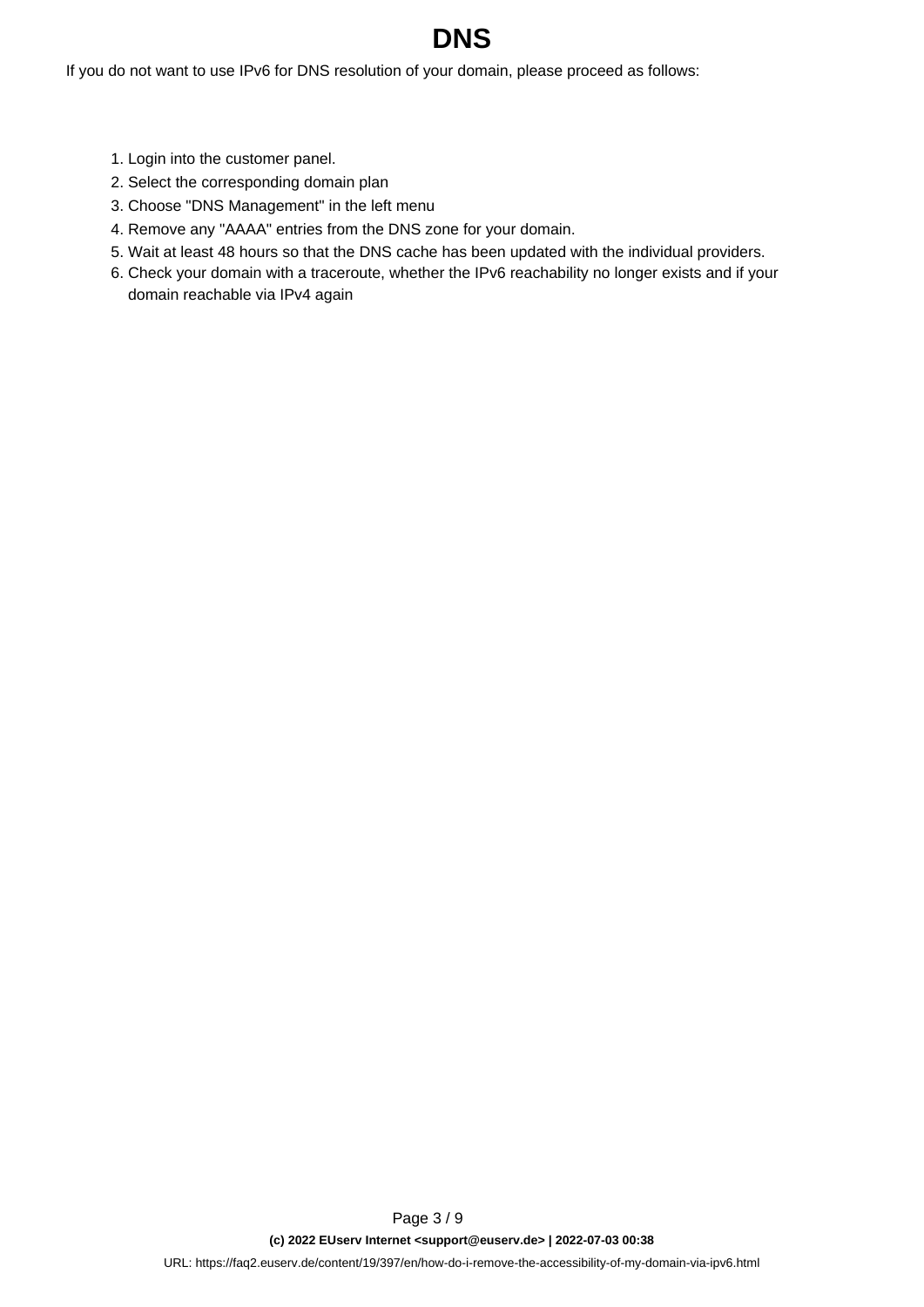#### Note:

\* It may be that you need to restart your PC, since it also has a DNS cache that needs to be updated.

Page 4 / 9 **(c) 2022 EUserv Internet <support@euserv.de> | 2022-07-03 00:38** [URL: https://faq2.euserv.de/content/19/397/en/how-do-i-remove-the-accessibility-of-my-domain-via-ipv6.html](https://faq2.euserv.de/content/19/397/en/how-do-i-remove-the-accessibility-of-my-domain-via-ipv6.html)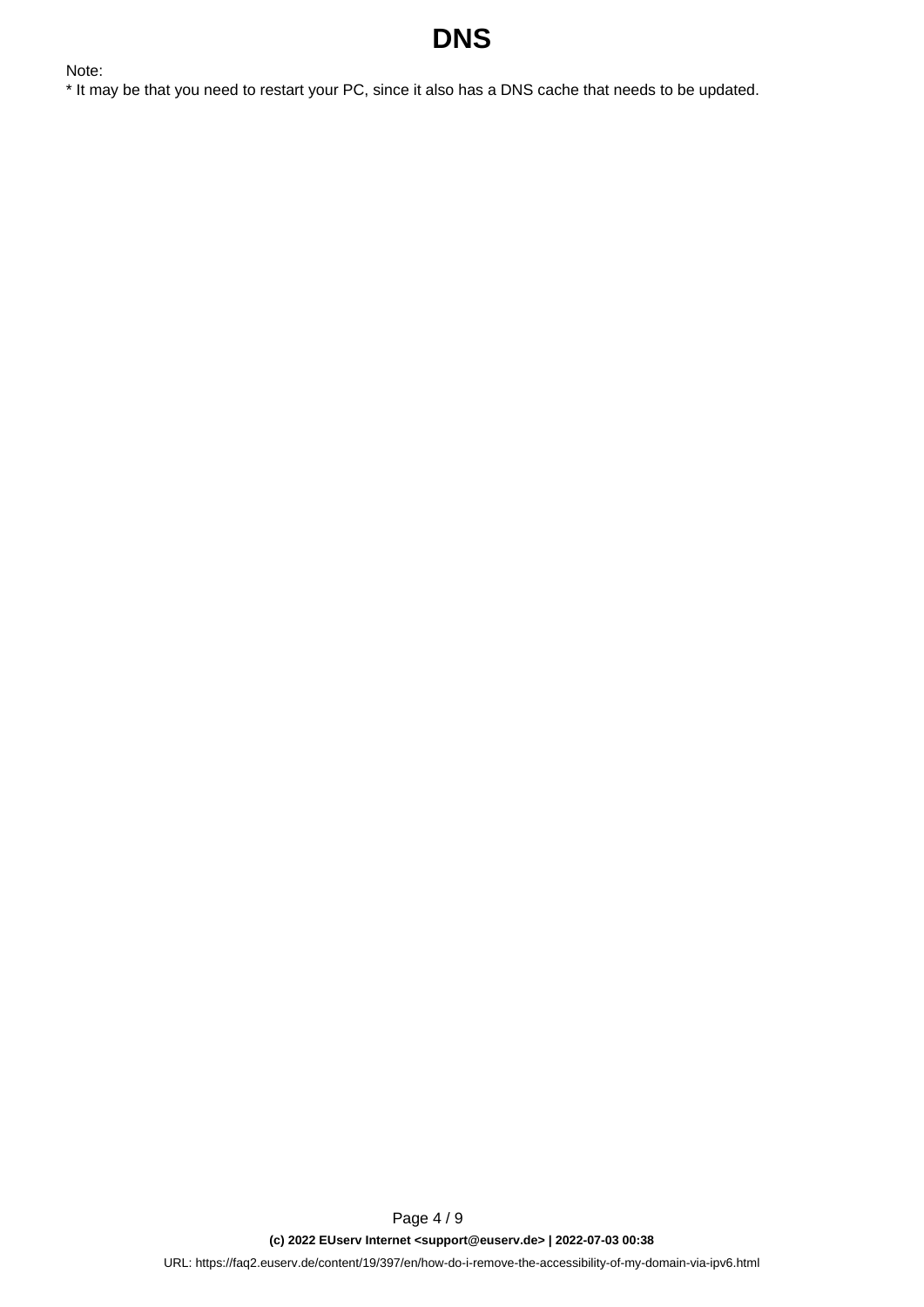\* It may be that individual providers update their DNS cache at longer intervals, i.e. You have to wait longer.

Page 5 / 9 **(c) 2022 EUserv Internet <support@euserv.de> | 2022-07-03 00:38** [URL: https://faq2.euserv.de/content/19/397/en/how-do-i-remove-the-accessibility-of-my-domain-via-ipv6.html](https://faq2.euserv.de/content/19/397/en/how-do-i-remove-the-accessibility-of-my-domain-via-ipv6.html)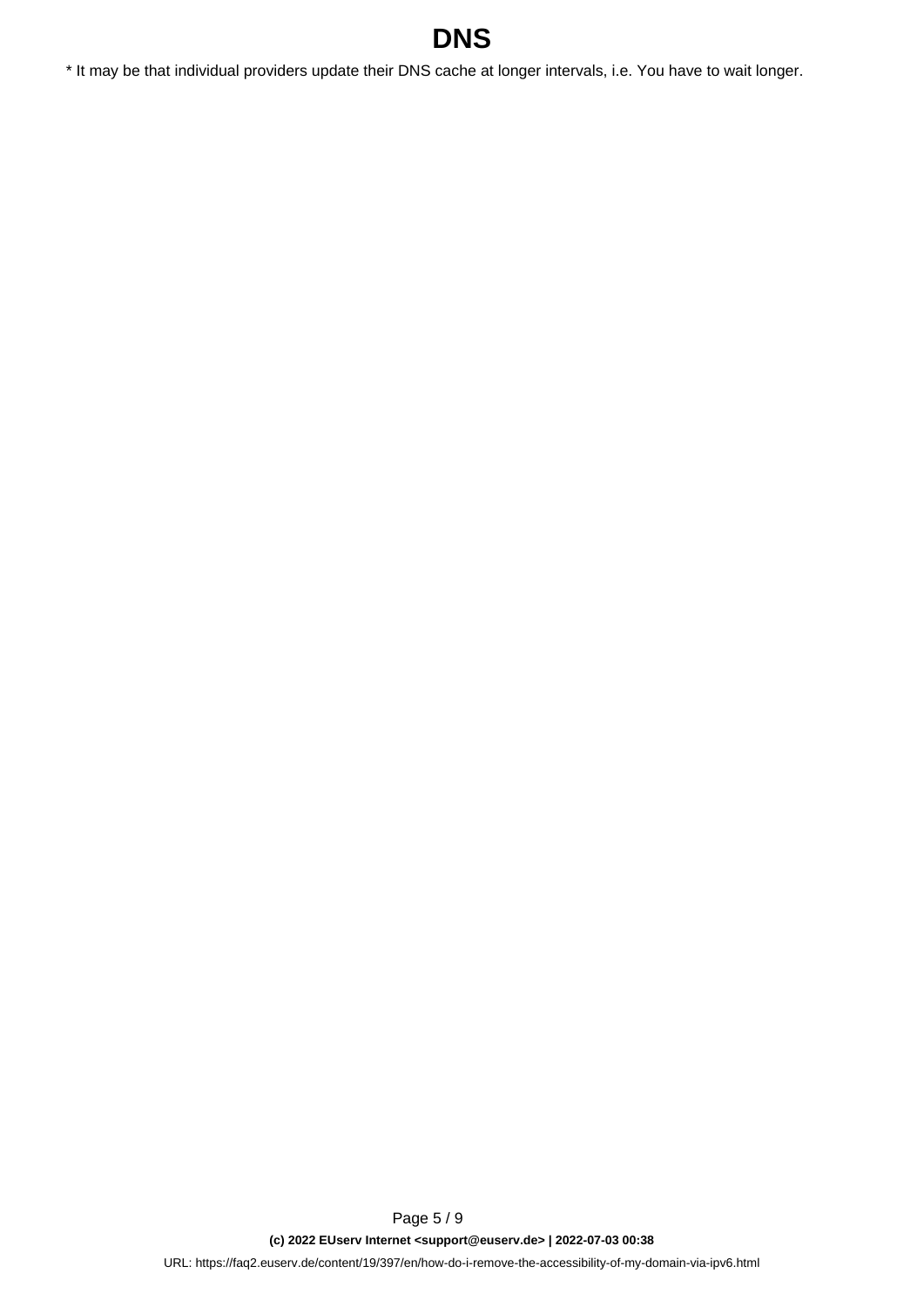If necessary, contact the relevant provider and ask him to update its DNS cache.

Recommendations for IPv6:

EUserv generally strongly recommends the use of IPv6, to make your services reachable everyone in

Page 6 / 9 **(c) 2022 EUserv Internet <support@euserv.de> | 2022-07-03 00:38** [URL: https://faq2.euserv.de/content/19/397/en/how-do-i-remove-the-accessibility-of-my-domain-via-ipv6.html](https://faq2.euserv.de/content/19/397/en/how-do-i-remove-the-accessibility-of-my-domain-via-ipv6.html)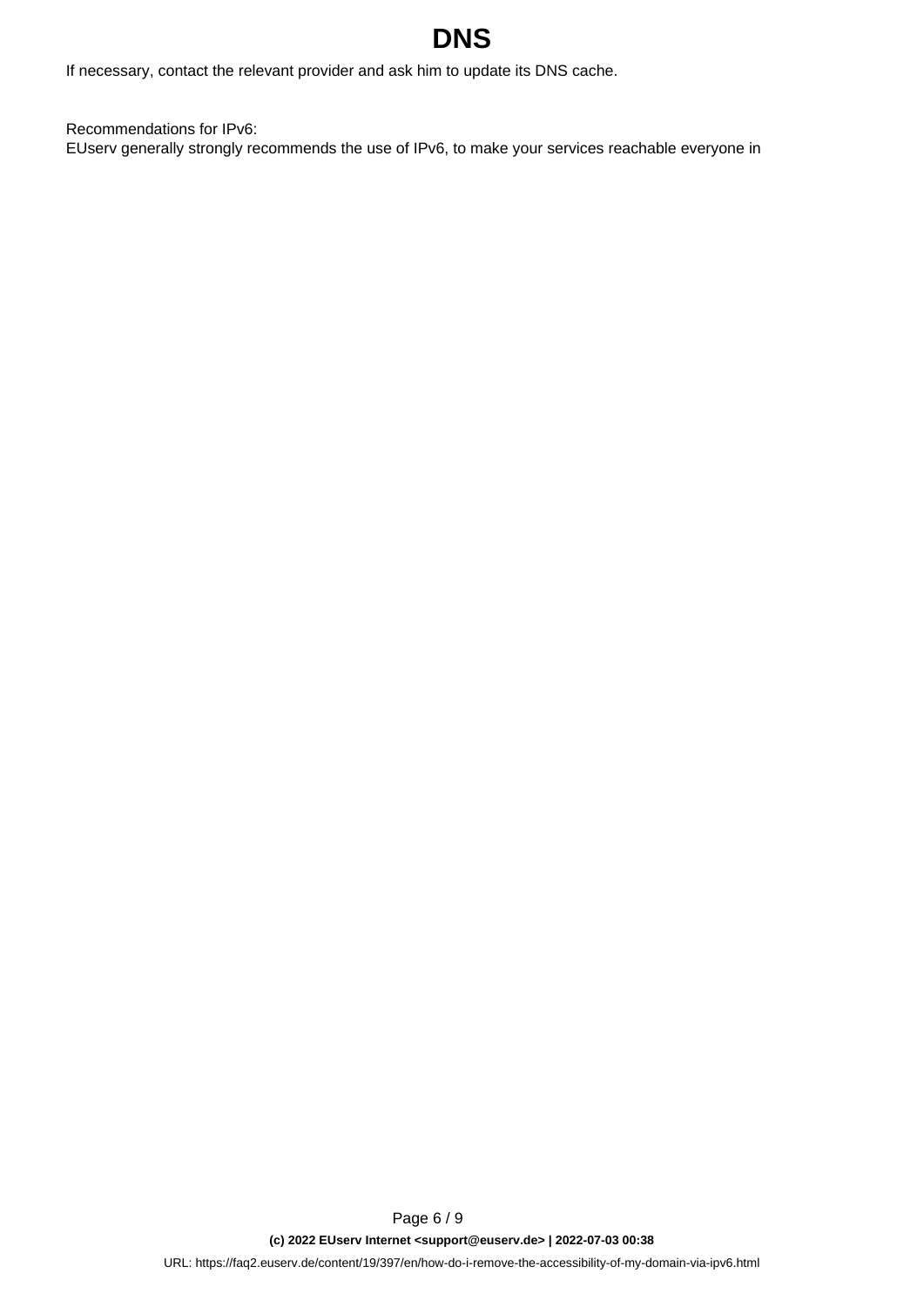future. Due to the limited of address space in IPv4 this protocol will always continue being put into the

Page 7 / 9 **(c) 2022 EUserv Internet <support@euserv.de> | 2022-07-03 00:38** [URL: https://faq2.euserv.de/content/19/397/en/how-do-i-remove-the-accessibility-of-my-domain-via-ipv6.html](https://faq2.euserv.de/content/19/397/en/how-do-i-remove-the-accessibility-of-my-domain-via-ipv6.html)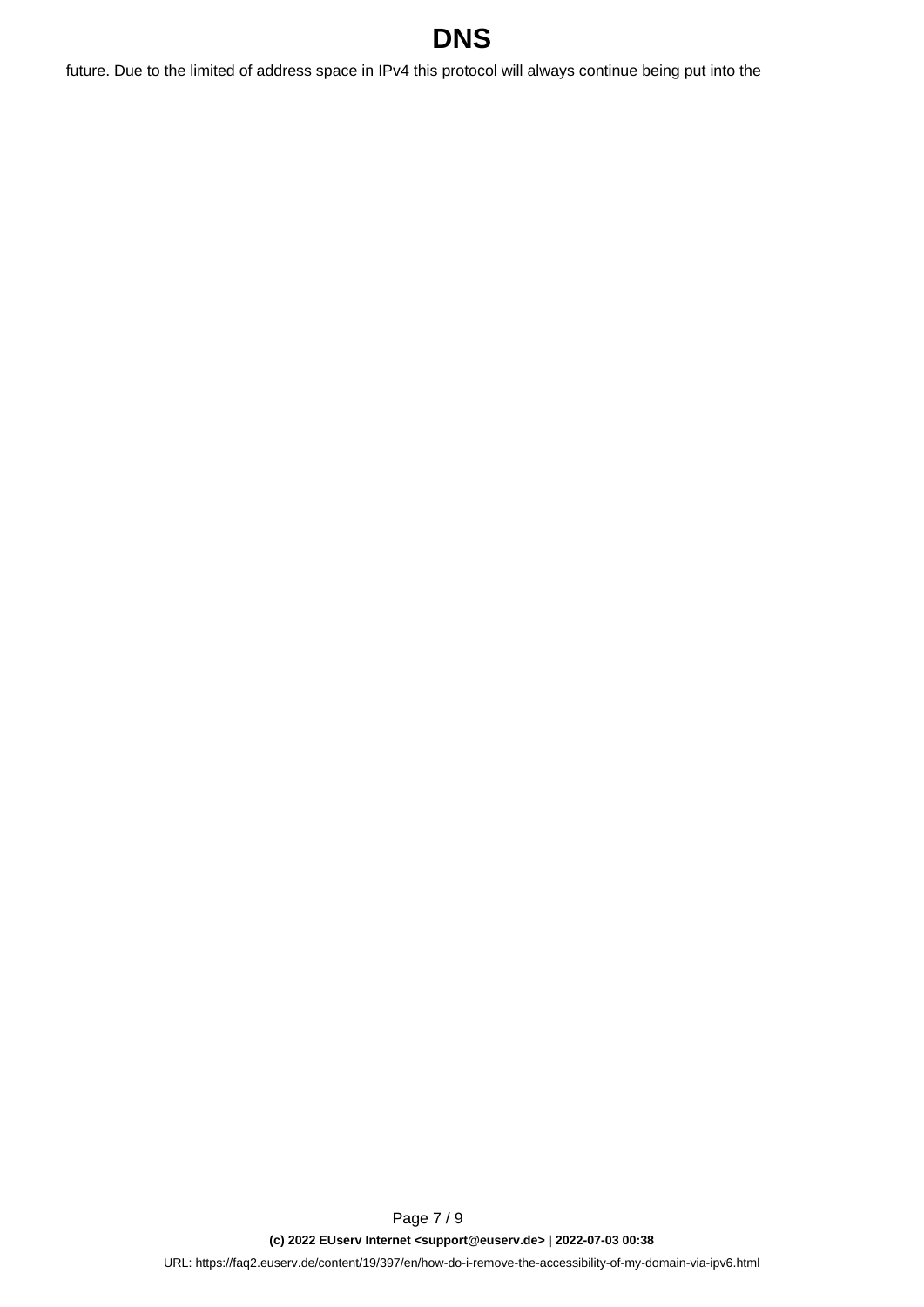background and deactivated perspectively in the future.

Page 8 / 9 **(c) 2022 EUserv Internet <support@euserv.de> | 2022-07-03 00:38** [URL: https://faq2.euserv.de/content/19/397/en/how-do-i-remove-the-accessibility-of-my-domain-via-ipv6.html](https://faq2.euserv.de/content/19/397/en/how-do-i-remove-the-accessibility-of-my-domain-via-ipv6.html)